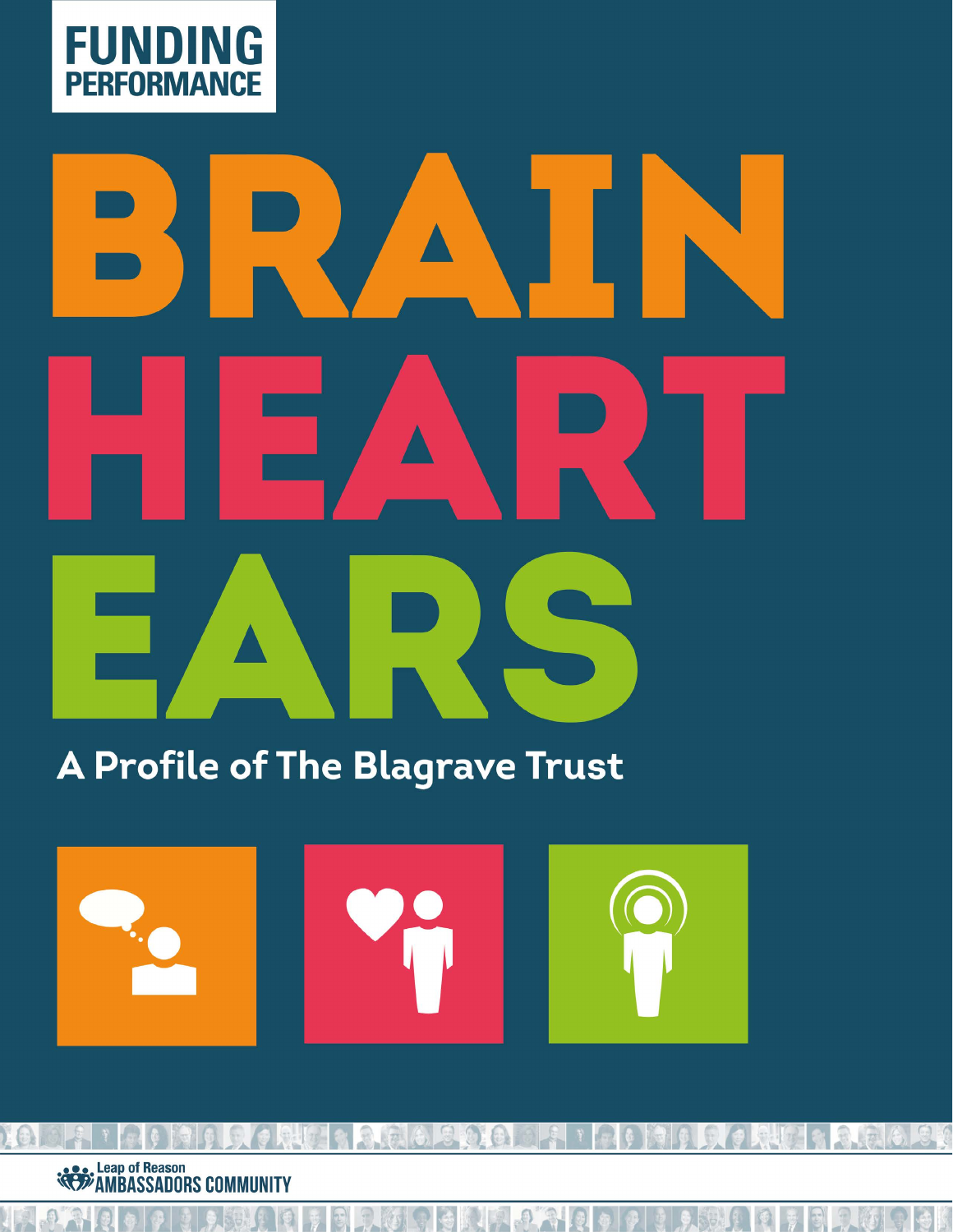

This document, developed collaboratively by the Leap of Reason Ambassadors Community (LAC), is licensed under a [Creative Commons Attribution-](https://creativecommons.org/licenses/by-nd/4.0/)[NoDerivatives 4.0 International License](https://creativecommons.org/licenses/by-nd/4.0/). We encourage and grant permission for the distribution and reproduction of copies of this material in its entirety (with

original attribution). Please refer to the Creative Commons link for license terms for unmodified use of LAC documents.

Because we recognize, however that certain situations call for modified uses (adaptations or derivatives), we offer permissions beyond the scope of this license (the "CC Plus Permissions"). The CC Plus Permissions are defined as follows:

You may adapt or make derivatives (e.g., remixes, excerpts, or translations) of this document, so long as they do not, in the reasonable discretion of the Leap of Reason Ambassadors Community, **alter or misconstrue the document's meaning or intent. The adapted or derivative work is to be licensed under a** [Creative Commons Attribution-NoDerivatives 4.0 International License](https://creativecommons.org/licenses/by-nd/4.0/), conveyed at no cost (or the cost of reproduction,) and used in a manner consistent with the purpose of the Leap of Reason Ambassadors Community, with the integrity and quality of the original material to be maintained, and its use to not adversely reflect on the reputation of the Leap of Reason Ambassadors Community.

Attribution is to be in the following formats:

- For unmodified use of this document, the attribution information already contained in the document is to be maintained intact.
- For adaptations or derivatives of this document, attribution should be prominently displayed and should substantially follow this format:

"From 'Brain + Heart + Ears: A Profile of The Blagrave Trust,' developed collaboratively by the Leap of Reason Ambassadors Community, licensed under CC BY ND [https://creativecommons.org/](https://creativecommons.org/licenses/by-nd/4.0/) [licenses/by-nd/4.0/](https://creativecommons.org/licenses/by-nd/4.0/) For more information or to view the original product, [https://leapambassadors.](https://leapambassadors.org/products/building-case-funders/blagrave-trust/ ) [org/products/building-case-funders/blagrave-trust/](https://leapambassadors.org/products/building-case-funders/blagrave-trust/ ) "

The above is consistent with Creative Commons License restrictions that require "appropriate credit" be required and the "name of the creator and attribution parties, a copyright notice, a license notice, a disclaimer notice and a link to the original material" be included.

The Leap of Reason Ambassadors Community may revoke the additional permissions described above at any time. For questions about copyright issues or special requests for use beyond the scope of this license, please email us at [info@leapambassadors.org](mailto:info%40leapambassadors.org?subject=).

### **leapambassadors.org**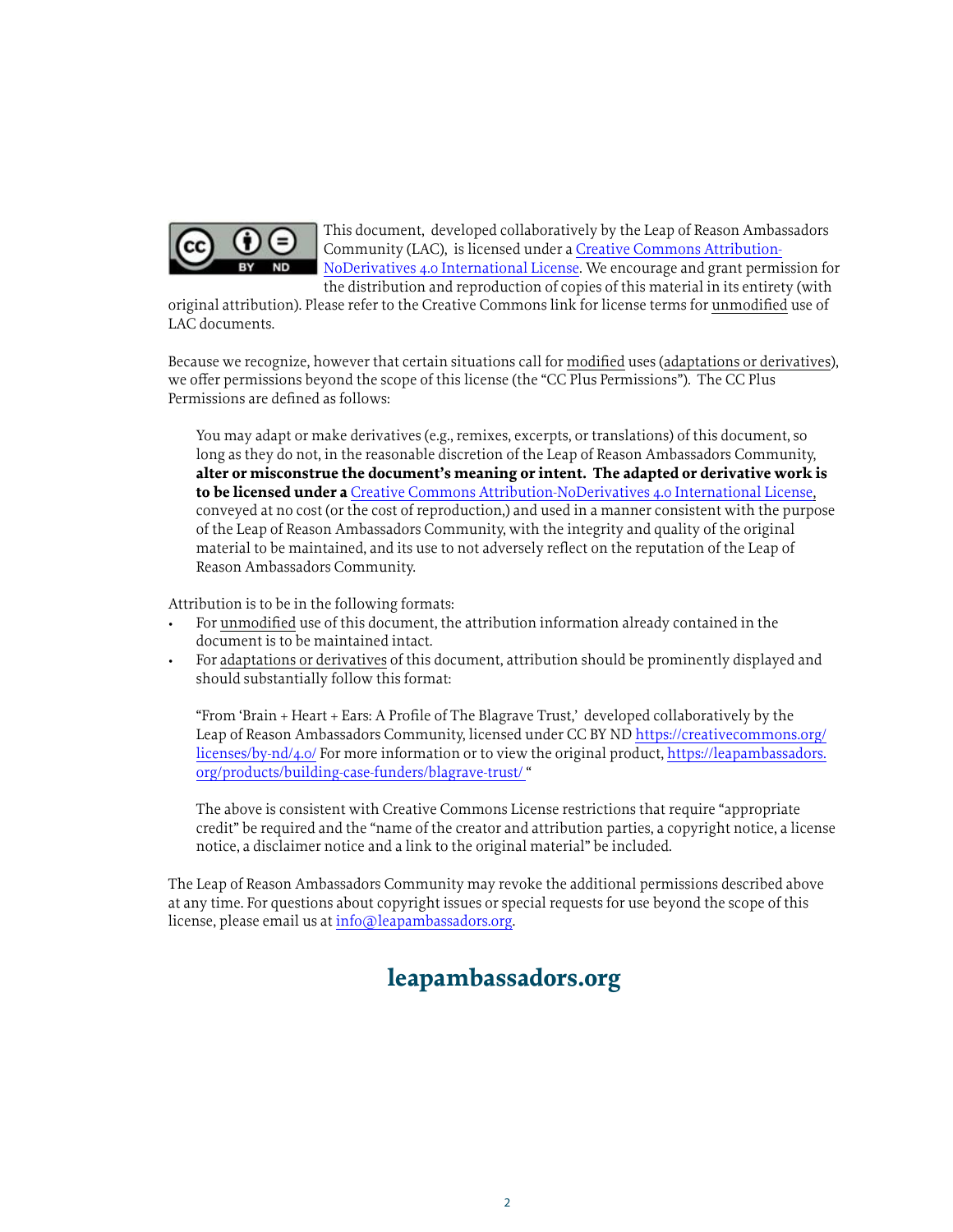### **Not Just for the Big Guys**

We wish we had a nickel for each time we've had a discussion about helping grantees become high-performance organizations and heard a response like this from a funder: "I get it, but we're not exactly the Gateses or Waltons."

This reaction reflects the conventional wisdom that supporting grantee performance is relevant only for foundations with billions of dollars and hundreds of staff members. We have a different view. We've seen funders with significant but hardly stratospheric resources helping their grantees make the leap to high performance.

The UK's Blagrave Trust, which focuses on helping disadvantaged young people transition successfully into adulthood, is a case in point. With an endowment of approximately \$50 million, it's not a massive foundation. It has only two (going on three) staff members and some outsourced finance and admin support. Its members typically work out of their homes when not on the road visiting with grantees (which they always call "partners"). And yet Blagrave is punching way above its weight—by combining intellectual rigor (brainpower), humility and openness with its grantees (heart), and a deep commitment to listening to the young people it aims to serve (ears).

"Walking beside Blagrave Trust as it has deepened its feedback practice has been incredible," says David Bonbright, chief executive of [Keystone Accountability.](http://keystoneaccountability.org/) "Now we are looking on with mouths agape as

Blagrave is working with others to change funder attitudes across the UK."

Providing almost all of its partners with flexible, multi-year grants has been part of Blagrave's formula. But even more important has been the passion of Blagrave's 46-year-old director, **Jo Wells**, to learn from mistakes she witnessed—and in some cases, contributed to—in her prior life delivering international aid.

### **Shadows on the Equator**

In 1997, Wells's employer, an international NGO based in London, asked her to move temporarily to Brazzaville, Republic of Congo. Brazzaville, a large city in Francophone central Africa that had been devastated by civil war, wasn't an easy place for a 20-something British woman to live. But Wells never felt unsafe, and her French was excellent. She built close relationships with many people who, despite losing relatives and having to start all over again, taught her

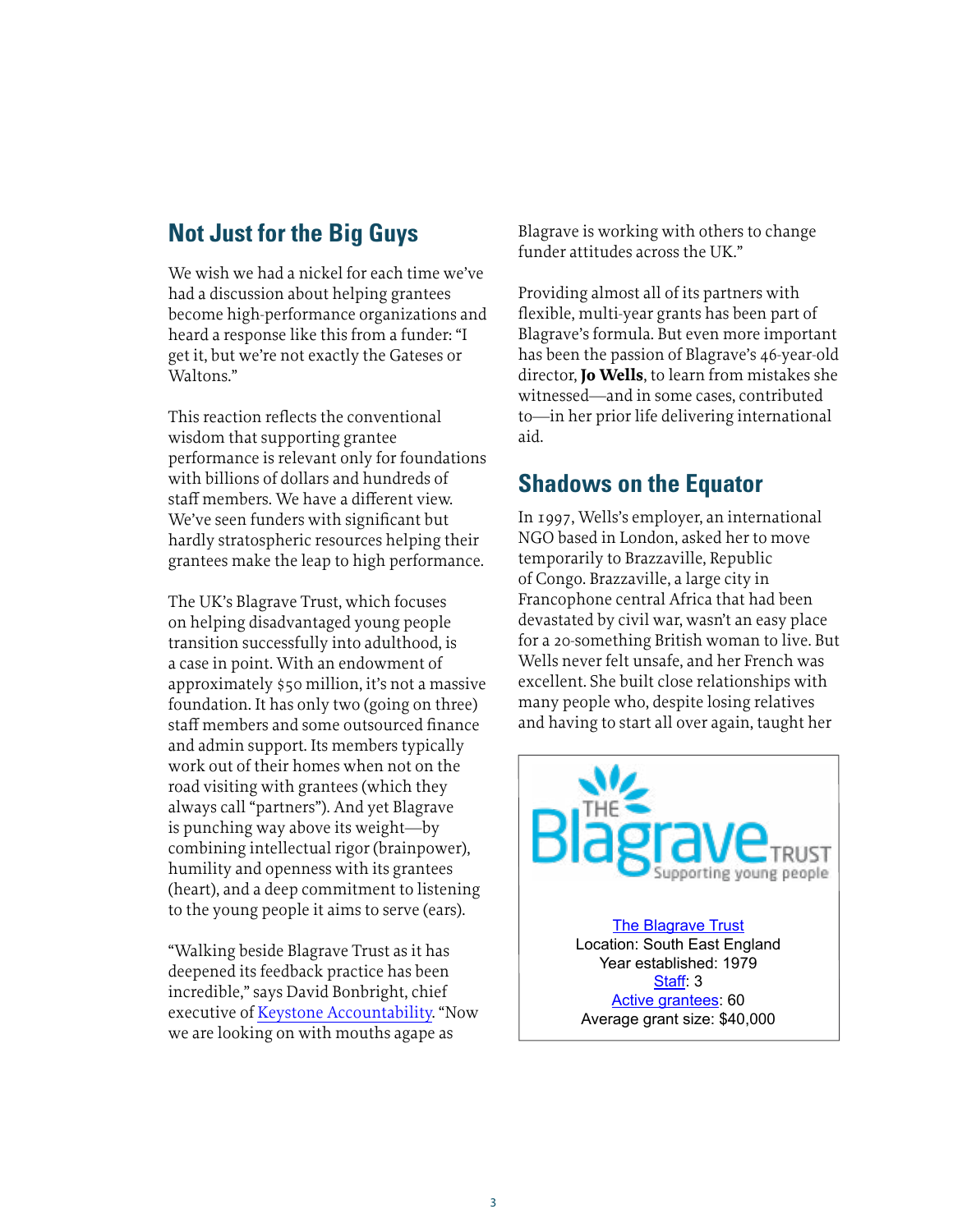# **What a tragedy to … lose credibility with funders for listening and acting on what we learned!**  "<br>"<br>"

lifelong lessons in resilience. All in all, it was a great assignment for someone who grew up with an abiding belief that people shouldn't stand by and do nothing in the face of brutal inequities.

When Wells arrived in Brazzaville, hundreds of thousands of internally displaced refugees were returning to their former homes after years in the bush. Wells was given three months to set up a program for delivering seeds and tools to help these families get back on their feet. "I was told, 'Your role is to develop an agricultural rehab program…. It's what we've done elsewhere. That's our model,'" Wells recalls.

But once she began listening to the families, she learned that these communities didn't want seeds and tools. "I found out they had different views about what they wanted." And yet the aid organization lacked the flexibility to take action in response to what they learned, because they feared they would lose credibility with their funders if they did. "That's crazy to me now. What a tragedy to think we would lose credibility with funders for listening and acting on what we learned!"

Wells learned similar lessons in other hotspots around the globe. She frequently saw aid organizations and their funders failing to listen and respond to those they aspired to serve and doing harm as a result.

In northern Uganda, for example, she saw agencies prioritizing children for aid, often taking them away from their grandparents to

Jo Wells Director, Blagrave Trust "

put them in child-friendly spaces while their parents worked. In the process, they completely ignored—and greatly undermined—the elders, who had been respected leaders and often the primary caregivers in the community. "The children got looked after, but there was quite significant harm in terms of community cohesion," Wells says. "When we [later] did a study on the effects of the humanitarian response, we saw that ignoring the elders and their needs fundamentally [hurt] the social dynamics in those communities."

### **Charitable Check-writing No More**

**Herbert Blagrave** grew up in the rolling countryside of southern England and served as an artillery officer on the frontlines in the First World War. After the war, he became a major sports figure, playing professional cricket, directing the Southampton football club to a national championship, and training 350 winning racehorses.

He and his wife, Gwen, had no heirs. Neither did his brother, Peter. "Herbert Blagrave had a big estate. He wanted to put his wealth into causes close to his heart, including support for injured jockeys," says Wells.

Years later, the trustees sold a large Blagrave property to make it possible for them to raise their level of giving. And that, in turn, helped them raise their sights. Four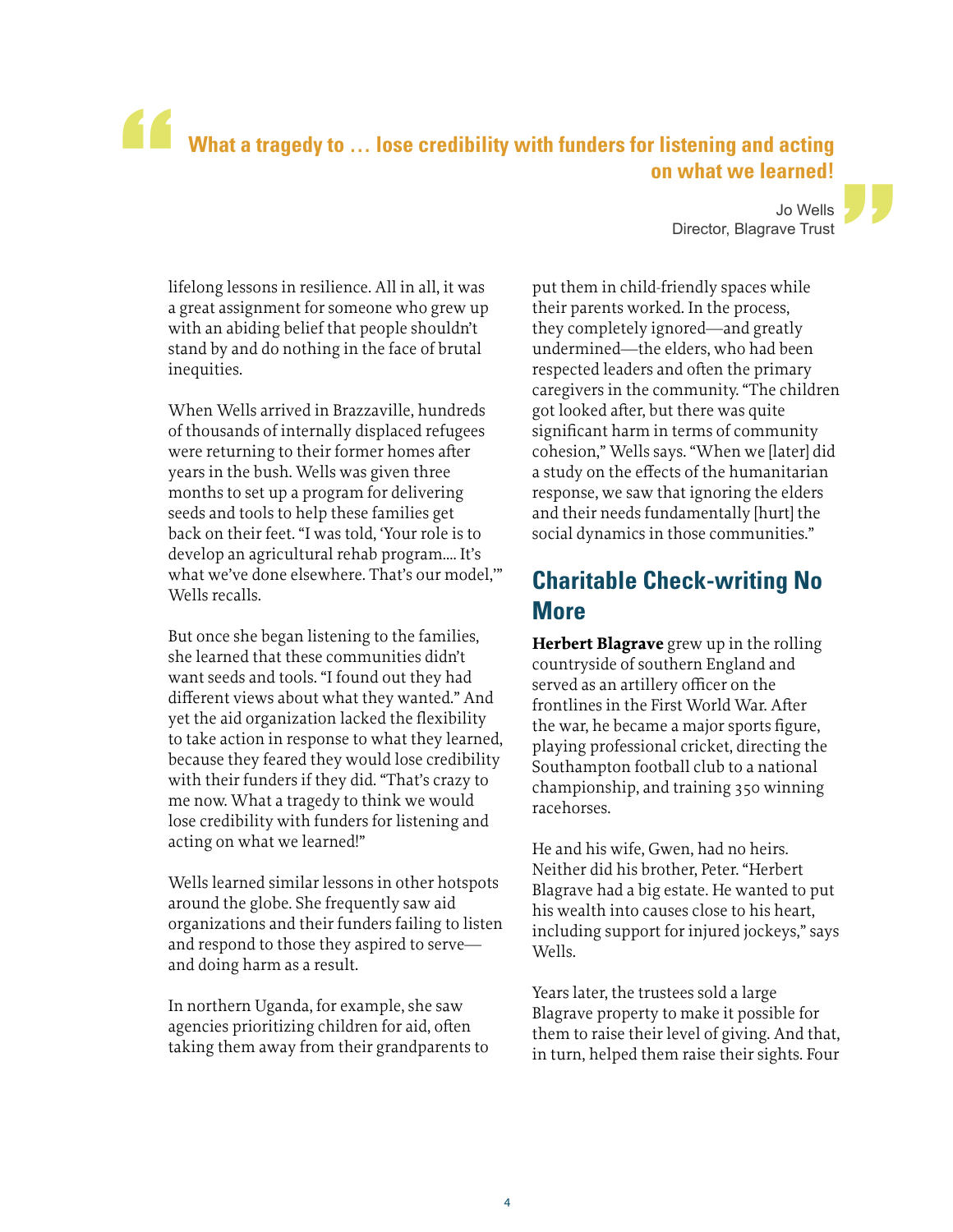years ago, they hired Wells to transition the foundation from charitable check-writing to a more-impactful approach. "From the beginning of my time here, I was sure that some of the worst dynamics I saw [while delivering international aid] were not going to be part of the Blagrave narrative."

Her first year was a whirlwind—getting used to being on the funder side of the table for the first time, learning from other funders who operate in the southeast England, visiting charity leaders, and talking to the young people they serve.

She had assumed, perhaps naively, that the principle of listening to those you intend to serve and acting on their views would be embedded in the practice of domestic charities. She quickly discovered that she was mistaken. In fact, she learned that the situation was worse than what she had seen in the international arena.

"Although I saw the international humanitarian community making a lot of mistakes regarding community engagement, there was then and remains explicit policy commitments at the highest levels … to accountability to affected populations," she notes. "When I joined the [domestic arena], I found little evidence of any narrative or debate around accountability to those we serve and how that happens in practice."

### **High Performance Requires Listening**

Wells has made "first, do no harm" the North Star for Blagrave. And that has meant putting listening to beneficiaries and acting on their insights at the core of all of Blagrave's grant processes. "This idea that impact measurement is separate from listening and responding to user voices, I honestly don't know where that came from," says Wells. "You can't have one without the other."

On the first tab (["Listening](http://www.blagravetrust.org/listening/)") of Blagrave's website, the foundation asserts, "We believe passionately in the importance of listening and responding to those we seek to serve both young people who benefit from what we fund, and organizations that benefit from receiving those funds." Blagrave has backed up this aspiration with the following "walk the talk" measures.

*Prioritizing Youth Voice in Applications*: In its application form, Blagrave doesn't ask potential partners to answer extensive questions, because Blagrave's due-diligence process relies more on site visits than application forms. But one application question, in particular, requires a lot of thought and data: "What do young people think about your organization?" In a world of need, Blagrave wants to steer its resources preferentially toward those organizations that can answer that question well.

> **This idea that impact measurement is separate from listening and responding to user voices, I honestly don't know where that came from.**

> > Jo Wells Director, Blagrave Trust

"

"<br>"<br>"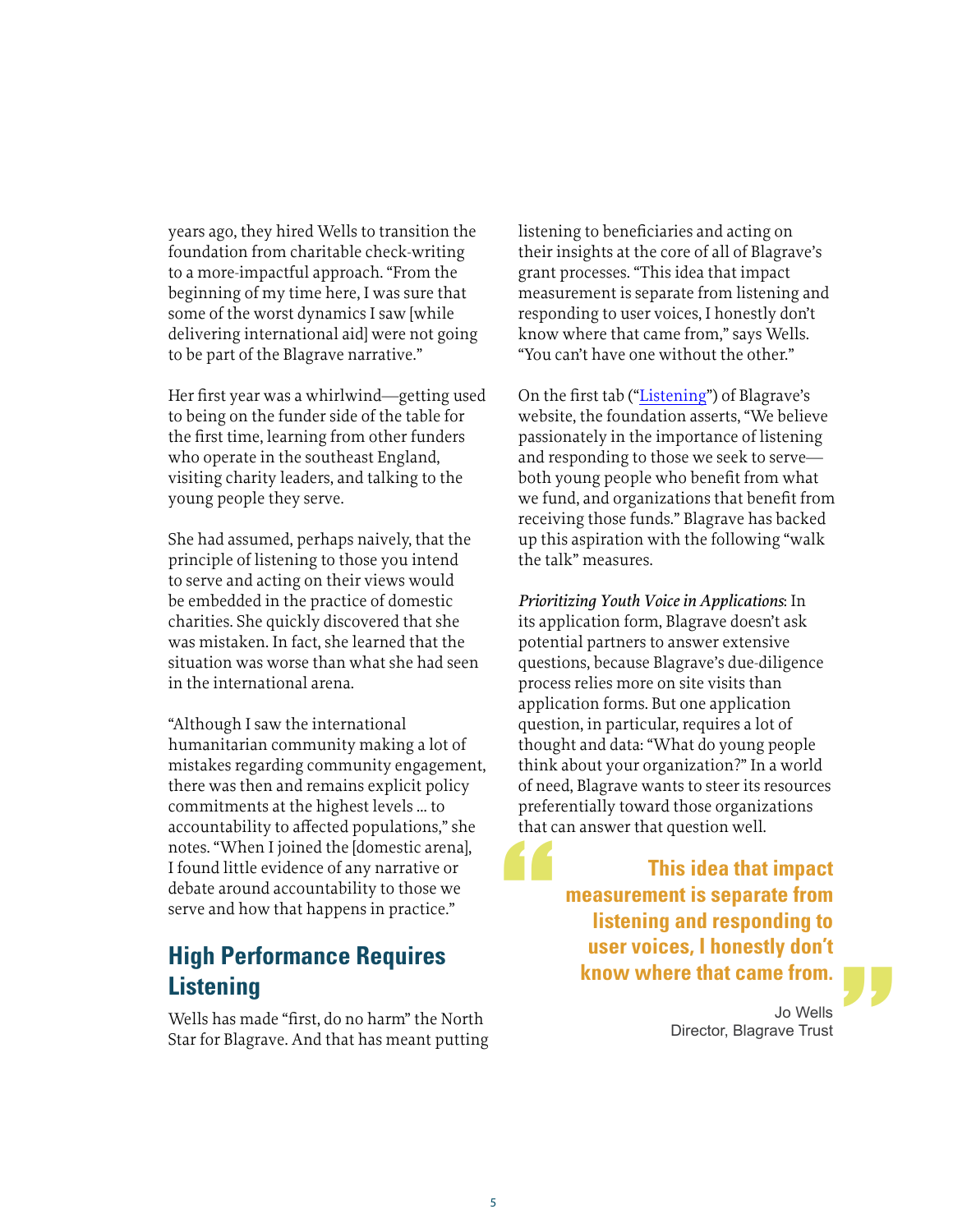We asked Jo Wells to share her 20/20-hindsight reflections on Blagrave's work to support partners' pursuit of performance. Here are her top five lessons, with insights on ways other funders can integrate high performance into their own processes.

## Blagrave's Lessons for Other Funders

- **1. Be clear about your niche, including what you're not good at.** This advice sounds obvious, but we haven't always followed it. We have wasted valuable time and energy (ours and our partners') trying things that we were not suited to doing well. For example, we tried supporting the development of new, untested ideas, but we learned that proper R&D requires more time and money than we have. When we set out to determine the right niche for Blagrave, part of our analysis was: What can small funders do well that larger ones find difficult? What issues have resonance across a system and can enhance other's work, beyond ours and our partners'? Both are very important if you care about greater impact. We knew helping our partners listen well was a good niche for us because we have experience in this area; we believe listening and applying what we learned enhances all areas of funded work (whether policy change or practice), and we can model that behavior.
- **2. Be ambitious and humble in equal measure.** When I say "ambitious," I mean that we funders should never become complacent or comfortable. (The job of a funder should get harder as we get better at it, and that's a good thing.) We need to be prepared to learn and improve all the time in pursuit of better results. When I say "humble," I mean that that we need to be ruthless about shining a light upon what we're doing—not just what our partners are doing. Let's face it: We funders have largely failed to produce lasting social change through our own work. We need to own up to this fact and act accordingly.
- **3. Organizational culture is key, and people drive change.** To make a good funding decision about a charity, you need to understand the culture of that organization. You only get a sense of culture when you invest the time in meeting people and building relationships. An organization that looks great on paper may not be as great in person. Conversely, an organization that is weak on paper may be staffed by some incredible people doing great work in an area of severe need. We at Blagrave have experience with both. People drive change—and the social sector, of all sectors, should value that. But great people who can drive change successfully come in all shapes and sizes and bring different skills. Prescriptive performance frameworks don't always allow for that diversity to flourish. If you value "lived experience," for example, you may not have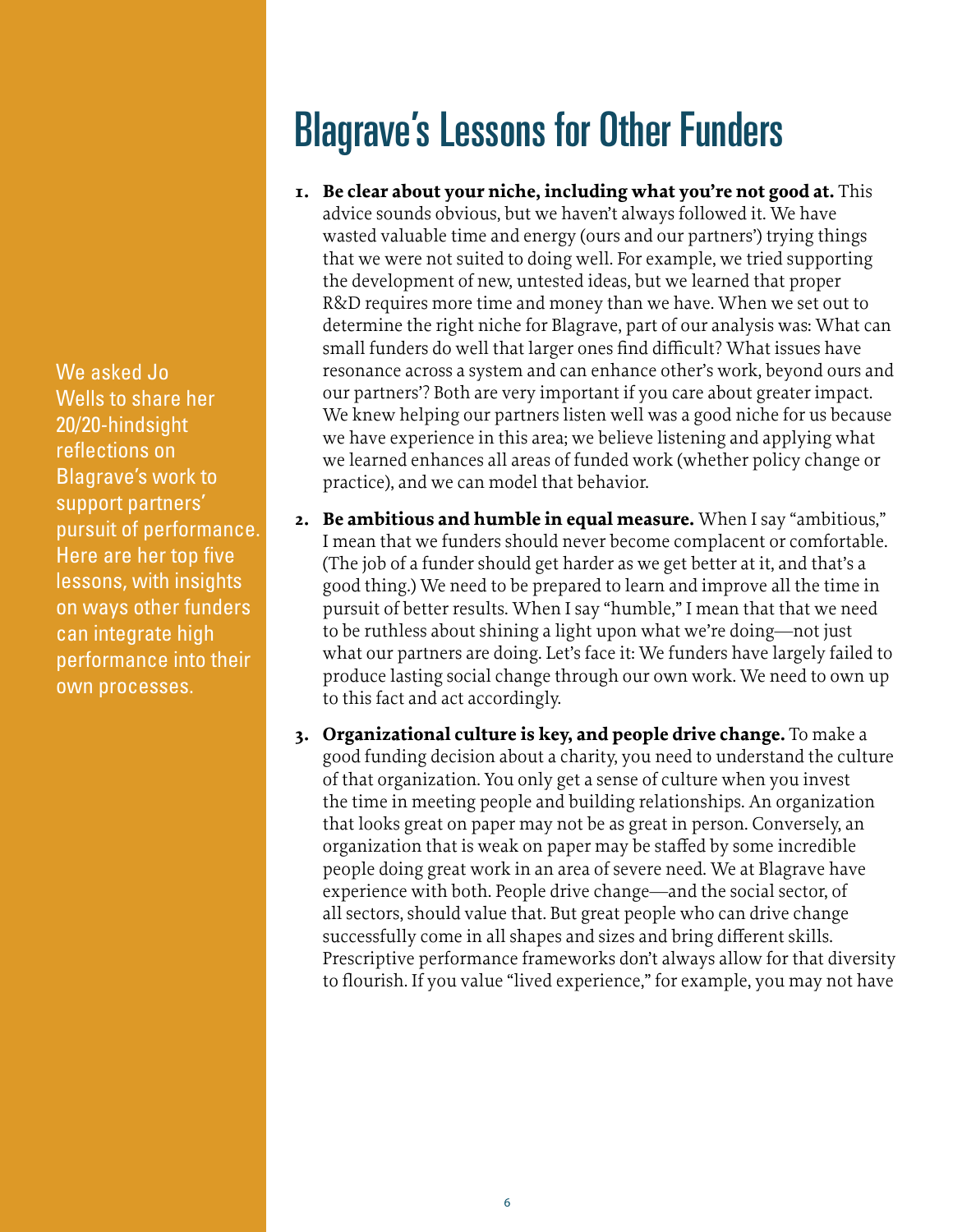people who are brilliantly educated and who can write lovely reports. We need to find ways to accommodate those skills as a sector. We do that at Blagrave by building relationships that give us confidence in our funding. (And, in all humility, it doesn't always work.)

- **4. Learning for whom?** Never ask for data from partners unless 1) you are going to use it and 2) you are 100 percent sure it's useful for the partners and for public benefit at large. We learned this lesson the hard way. We funded some expensive evaluations that didn't uncover anything that the organizations didn't already know and didn't have any real benefit for those they serve. So for us as a small funder, funding expensive, retrospective evaluations is usually not worth the investment. We want to focus on what can change things for the better for individuals in the here and now—as well as engage in a collective discussion about gaps in knowledge and areas requiring more focused research.
- **5. Funders can add value by convening conversations and enabling collaboration.** Collaboration takes time, effort, and resource—things most charities have in short supply. Our partners value the effort we make to bring them together to network and learn from each other, and we could do more. There is a lot of attention currently on funder-to-funder collaboration, and it is important. But the best collaborations also bring in other stakeholders around ideas to build meaningful partnerships charities, funders, academics, people with lived experience, and others. It's that diversity that creates energy and innovation.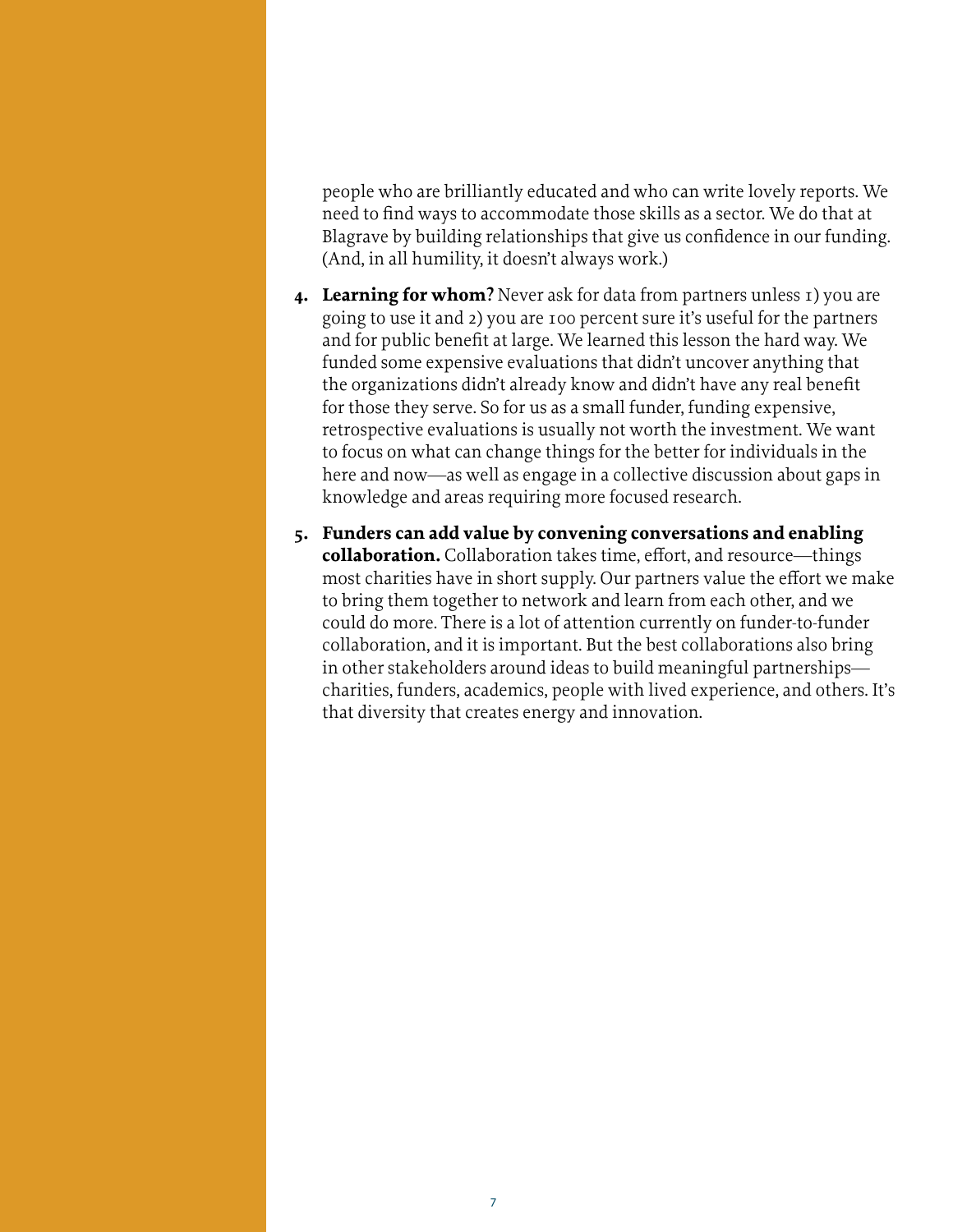*Creating a Feedback Fund*: In addition to funding organizations that already have strong listening practices, Blagrave also wants to help organizations improve their ability to listen, learn, and adapt. So she asked her board to support the creation of a \$50,000 fund specifically for these projects. The results from the pilot, which Blagrave synthesized in "[Feedback Fund 2016: Lessons Learned,](http://www.blagravetrust.org/wp-content/uploads/2017/08/Feedback-Fund-2016-key-lessons.pdf)" convinced the once-skeptical board to expand that fund significantly. At the end of 2017, Blagrave and three other funders will launch the Listening Fund with an initial investment of \$1.2 million. Additional funders are considering adding to the pot.

*Involving Youth in Board Discussions*: To help her board understand the foundation's work at a deeper level, Wells now invites young people to share their stories with board members. "I began by bringing three young people [associated with [Fixers,](http://www.fixers.org.uk/) one of Blagrave's partners] to our board meeting," she says. "They had a strong impact on the board. One young



person talked … about being a bully when she was at school. She wanted people to understand that her bullying was a cry for help herself. Her own life was so crap, she wanted other lives to be as crap as hers. She's now made a [video](http://www.fixers.org.uk/news/15770-11208/bullies-are-victims-too.php) about it. She wants people to take time to take bullies aside and ask them what's going on in their lives."

*Giving Youth Two Seats on the Board*: The Blagrave trustees are now in the process of inviting two young people to become trustees, with full decision-making power—a practice almost unprecedented in the foundation world.

*Changing Course*: Blagrave isn't afraid to make significant course corrections based on what it learns from listening. For example, Blagrave has recently learned that even those young people who are able to get jobs often struggle to live independently. "We are hearing about young people who are making themselves homeless, because they simply cannot navigate the benefit system and don't know where to turn for support." Blagrave will soon bring its partners together to discuss what it should do differently in terms of services, research, and advocacy to support this group.

*Stripping Out Burden*: Based on feedback from partners, Wells and her regional grants manager, **Tessa Hibbert**, have stripped back their processes to ease the burden on applicants and partners. "We recently said we don't want [customized] monitoring reports," says Wells. "We want the same information they're producing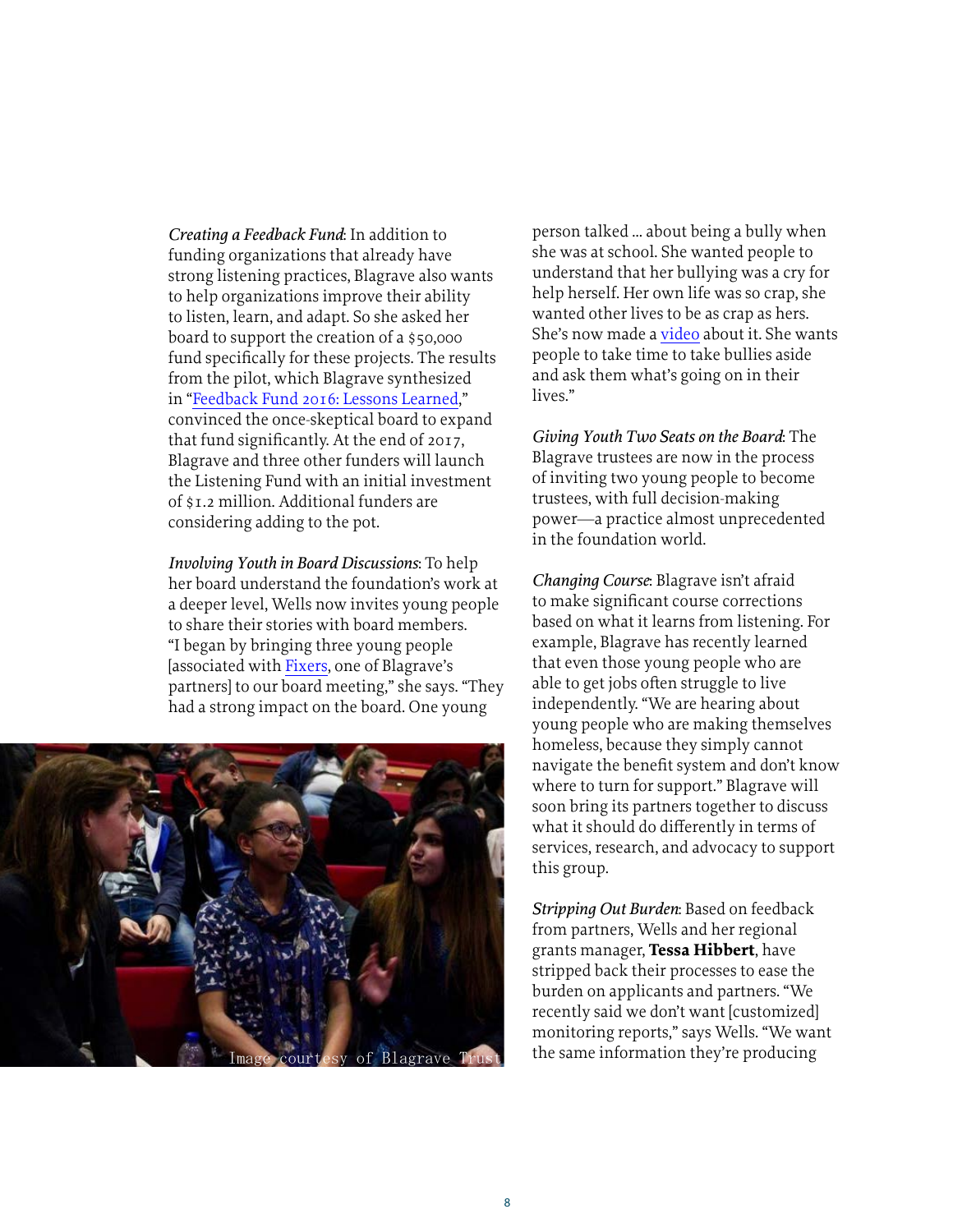**The results were so powerful that they demanded a need for radical change. Change not only in how we delivered support, but in how our entire organization thought, acted, and responded.** "

Mayday Trust

"

for their own internal management…. We don't ask for info that we don't know how we'll use. We don't spend time reading stuff that's not useful for us or them. We choose to invest in relationships, not forms."

*Engaging in Research and Advocacy*: In 2015, Blagrave commissioned [Keystone](http://keystoneaccountability.org/)  [Accountability](http://keystoneaccountability.org/) to [study youth charities'](http://www.blagravetrust.org/listeningtoyoungpeople/)  [listening practices.](http://www.blagravetrust.org/listeningtoyoungpeople/) And in 2016, Blagrave and the Esmee Fairbairn Foundation commissioned *[Listening for Change](http://www.blagravetrust.org/wp-content/uploads/2016/12/Listening-for-Change-Full-Report-and-annexes.pdf)*, which shed light on the many ways in which funders are missing opportunities to encourage their partners to listen to and learn from their clients. Blagrave also helped convene the first ever [UK Feedback Summit](http://www.blagravetrust.org/closing-feedback-loop/), in November 2016, to help improve listening practices across the nonprofit sector.

### **How Listening Improves Results**

When organizations adopt robust listening practices, they almost inevitably discover challenges hiding in plain sight.

An organization that supports disabled young people used Blagrave's resources to commission an independent survey of its young clients and their parents and then followed up with interviews. The organization learned that there were no afterschool opportunities for 16- to 18-yearolds with special needs. They used that information to convince other providers to increase their services and erase this service gap.

Wells introduced the [Mayday Trust,](https://www.maydaytrust.org.uk/) a charity based in Oxford which helps young people successfully transition out of homelessness, prison, and foster care, to Bonbright and other leaders in the feedback community. Mayday Trust's leaders used what they learned to build processes for surveying homeless clients. The feedback wasn't easy to hear, because it challenged everything about the charity's model. "**Pat McArdle** is a courageous, passionate leader," says Wells. "She thought she and her staff were responsive. She knew they were passionate about supporting vulnerable individuals. But they heard from their clients, 'The focus on needs makes us feel small. There's no space to talk about the real underlying issues we have.'"

In response, Mayday completely changed how they work with their clients. "The results were so powerful that they demanded a need for radical change," Mayday acknowledged in its [Wisdom from the Street](https://www.maydaytrust.org.uk/wisdom-from-the-street)  report. "Change not only in how we delivered support, but in how our entire organization thought, acted, and responded to make sure the individual was at the heart of every decision we made and every action we took. A whole cultural change was needed. So that's what we did."

### **Partner Voice**

To get a partner's perspective, we reached out to **Steve Crawley**, the longtime head of [Youth Action Wiltshire,](http://www.youthactionwiltshire.org/) an organization with an annual budget of \$800,000, nine full-time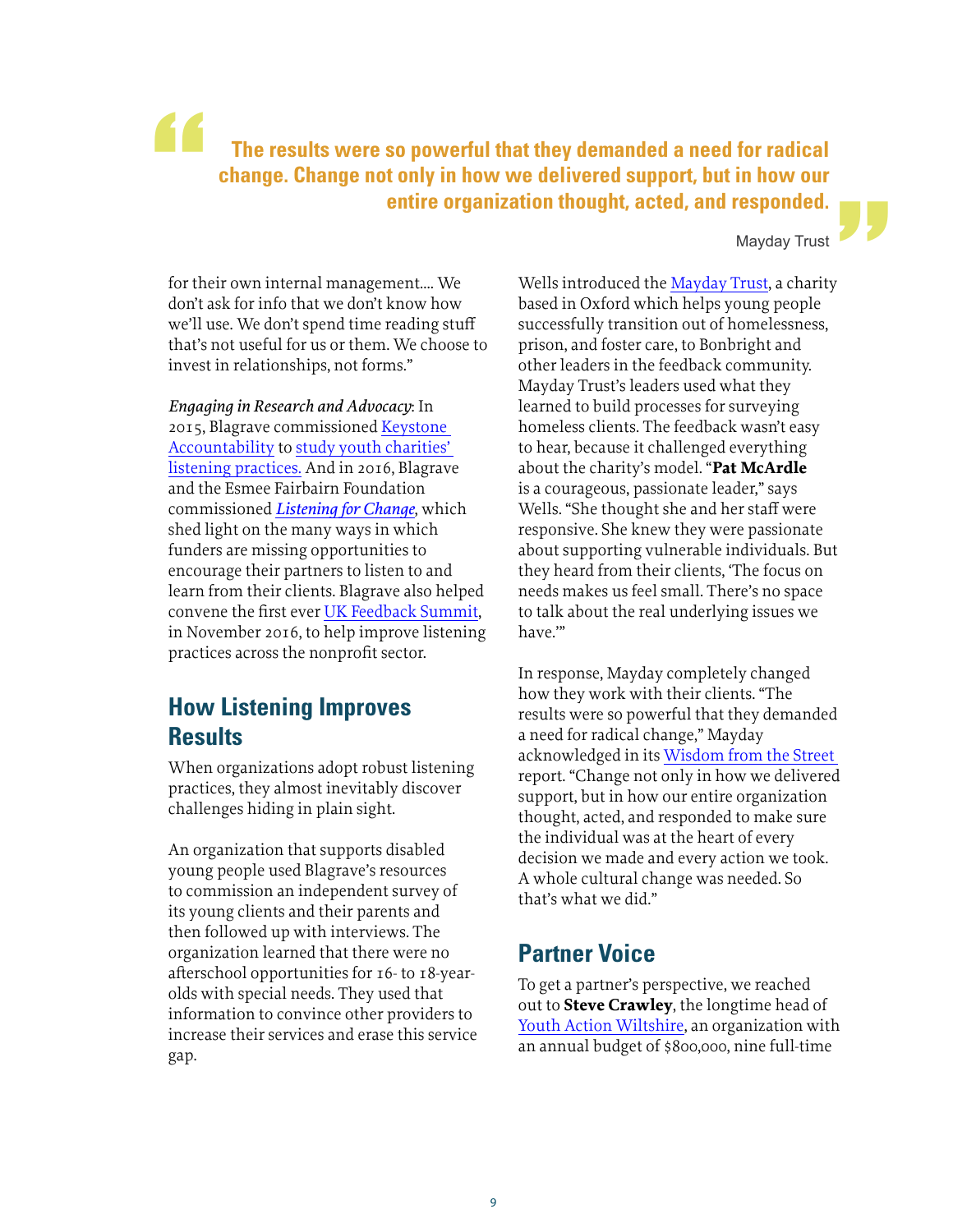staff, and a focus on vulnerable youth in rural communities largely neglected by other service providers. Crawley has been working in the charitable sector his entire career and loves what he does. With a warm smile, an innovative mind, and ever-present baseball cap, he's the kind of leader who can just as easily inspire a trustee of major foundations as a young man struggling to stay in school.

Based on Youth Action Wiltshire's strong reputation in the community and the trust it had built with youth, Wells reached out to Crawley shortly after she joined Blagrave. She was interested in learning about his services for youth not in education, employment, or training (a group known in the UK as "NEET" youth).

From the first meeting with Wells, Crawley felt at ease. "It was not the kind of meeting with shirt and tie and you feel nervous the whole time," says Crawley. "It was a very supportive meeting. She asked in-depth questions about why we had planned as we had."

Wells was impressed with the organization's youth outcomes and the way beneficiary feedback contributed to those outcomes. For example, she learned that when Youth Action Wiltshire conducts volunteering projects for NEET youth, it does so in a bottom-up, youth-driven way. "We provide some training at the start—leadership training, problemsolving training," says Crawley. "Then we help them carry out a needs analysis in the community. Then they get to decide what project they want to conduct. They say how the budget is going to be used. They set the timeframe." Crawley acknowledges that it's



more challenging for his staff to manage that way. But he's learned that if adults take the lead, there's less ownership, and the project doesn't achieve the same impact.

Crawley has high praise for Wells. "Jo is the most informed grants manager I've ever talked to," an amazing statement given that Wells has only been working on youth issues for four years. He has similar praise for Hibbert, who long ago worked for Youth Action Wiltshire's team focused on young people caring for ill family members. "She's fabulous," he says. "She knows all about Wiltshire … and has taken the time to map provision of services in Wiltshire. They have a thorough understanding of the challenges young people face here."

He also has praise for the kind of support they've provided. During Blagrave's first three-year grant, "They provided us with specialists that were [tailored to our needs], such as [Feedback Labs,](http://feedbacklabs.org/) who've helped us truly converse with those we didn't successfully support. We wanted to understand the 10 percent of people for